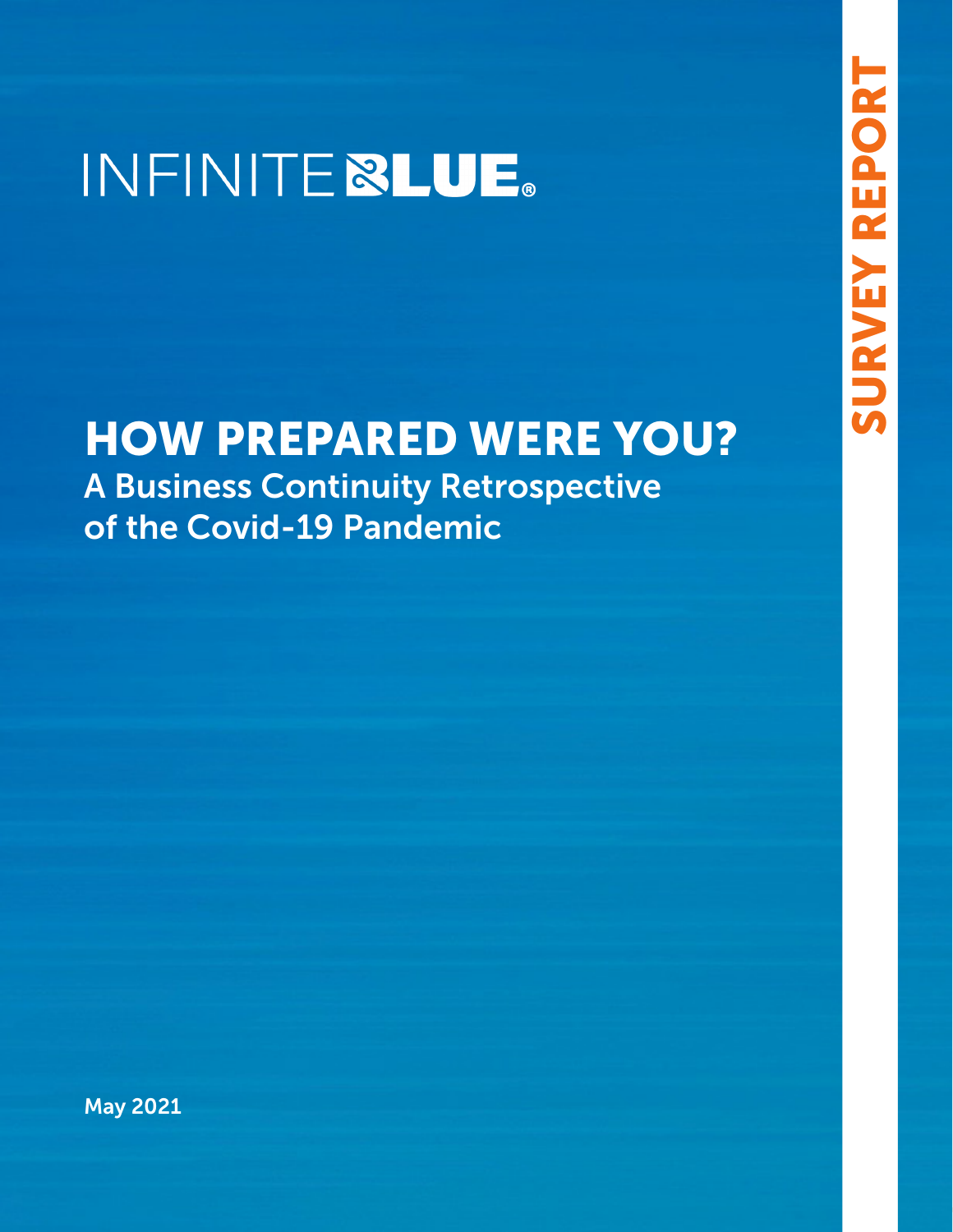### TABLE OF CONTENTS

| <b>INTRODUCTION</b>                  | <u>3</u>       |
|--------------------------------------|----------------|
| <b>SURVEY RESPONDENTS</b>            | <u>4</u>       |
| <b>PREPAREDNESS</b>                  | $\overline{5}$ |
| <b>COMMUNICATION</b>                 | <u>6</u>       |
| <b>WHAT NEEDS IMPROVEMENT</b>        | 7              |
| <b>WHAT WAS DONE WELL</b>            | <u>9</u>       |
| PERSPECTIVE ON FUTURE BC/DR PLANNING | 10             |
| <b>CONCLUSION</b>                    | 11             |

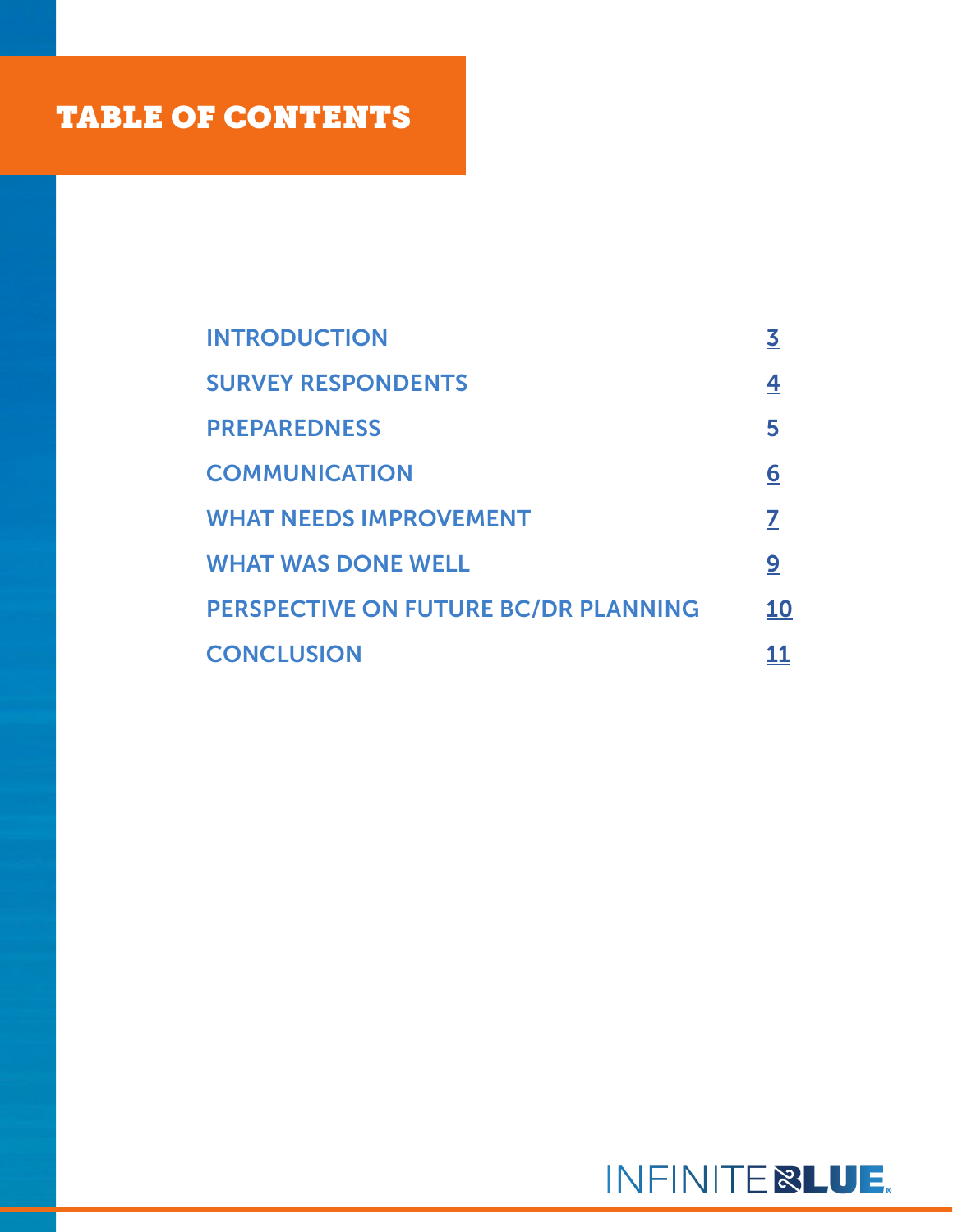### <span id="page-2-0"></span>INTRODUCTION

We ran a survey a few months into the pandemic to see what external employees thought about their company's response to the rapid shift to work-from-home life. Now, one year later, we've asked those same respondents among some new ones, to reflect on how their opinions have changed, and how business continuity planning either helped or hindered productivity at their company.

This time, we focused on 4 main job functions: Human Resources, IT, Business Continuity Management, and Risk Management. We did this so we can show results for these specific groups, as well as the group as a whole. Our goal is to provide insight into the opinions of these employees, one year after the start of the pandemic.

As you read through this report you will view our respondents' thoughts on things like preparedness, communication, and the future of business continuity management. You'll also see what was done well by companies and what needs improvement. Plus, you'll receive our feedback along the way to help you pull important takeaways out of these results.

We hope you gain some great insights from this report, and if there's anything else we can do to help please reach out.

All the Best,

*Mike and Chris*



Mike Jennings, CBCP Director of Advisory Services Infinite Blue [Michael.Jennings@infiniteblue.com](mailto:Michael.Jennings%40infiniteblue.com?subject=)



Chris Duffy, CISSP, CBCP Senior Advisory & Account Executive Infinite Blue [Christopher.Duffy@infiniteblue.com](mailto:Christopher.Duffy%40infiniteblue.com?subject=)

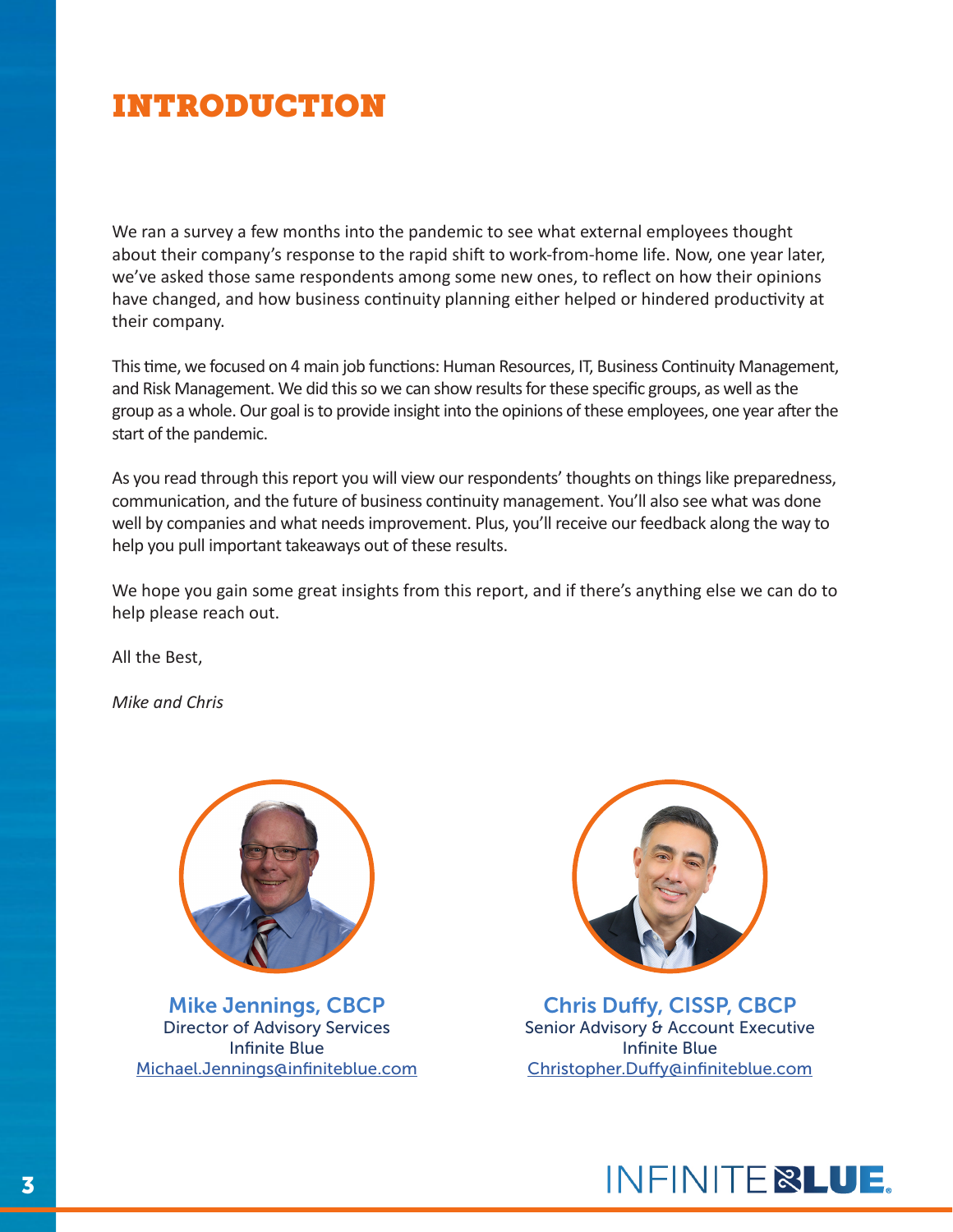### <span id="page-3-0"></span>SURVEY RESPONDENTS

We surveyed **331 respondents**, who worked in either Business Continuity Management (BCM), Human Resources (HR), IT, or Risk Management. They all reported being closely involved with business continuity planning and response and came from several different industries.





INFINITE **BLUE.**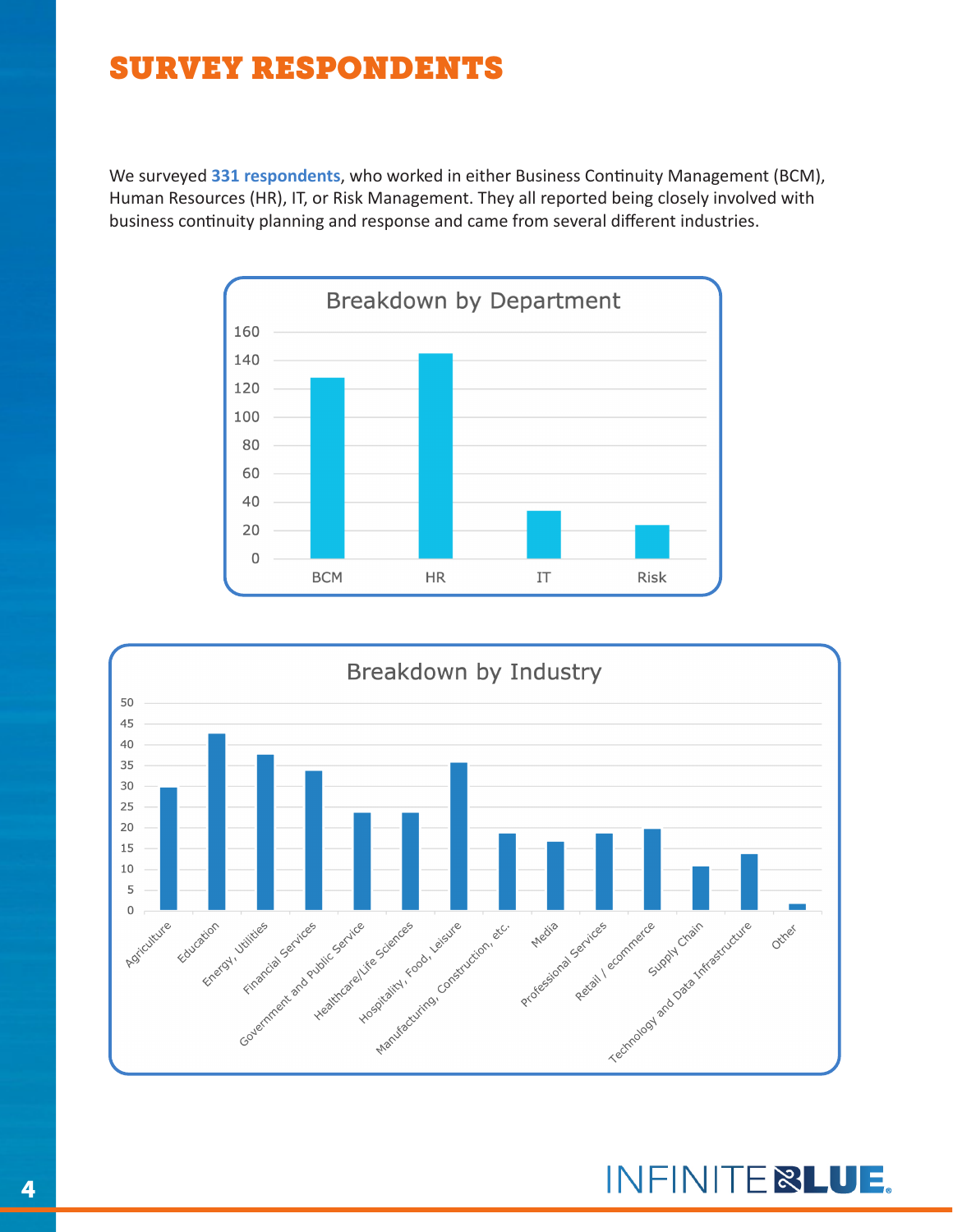#### <span id="page-4-0"></span>PREPAREDNESS

Respondents were asked about the planning their company had done pre-pandemic, and how that planning factored into the strategies that were actually implemented over the last year.

# $\bf 93\%$  felt that their organization was prepared to respond when COVID happened.

Diving even further into that, **89%** of respondents reported that they had a BC plan in place that specifically addressed pandemic response. However, when asked how complete their plan was in addressing the reality of the COVID pandemic, **27% said that when they reviewed that plan, they found it "not very useful" or "not good."**

IT professionals were the most vocal about this, with 45% responding that the plans in place were not actually helpful or did not function in the way they were meant to, during the pandemic.



Overall, **81%** of respondents reported that they continuously expanded and enhanced their pandemic plan as previously overlooked dependencies revealed themselves, and **86%** noted that their pandemic response significantly improved over time.

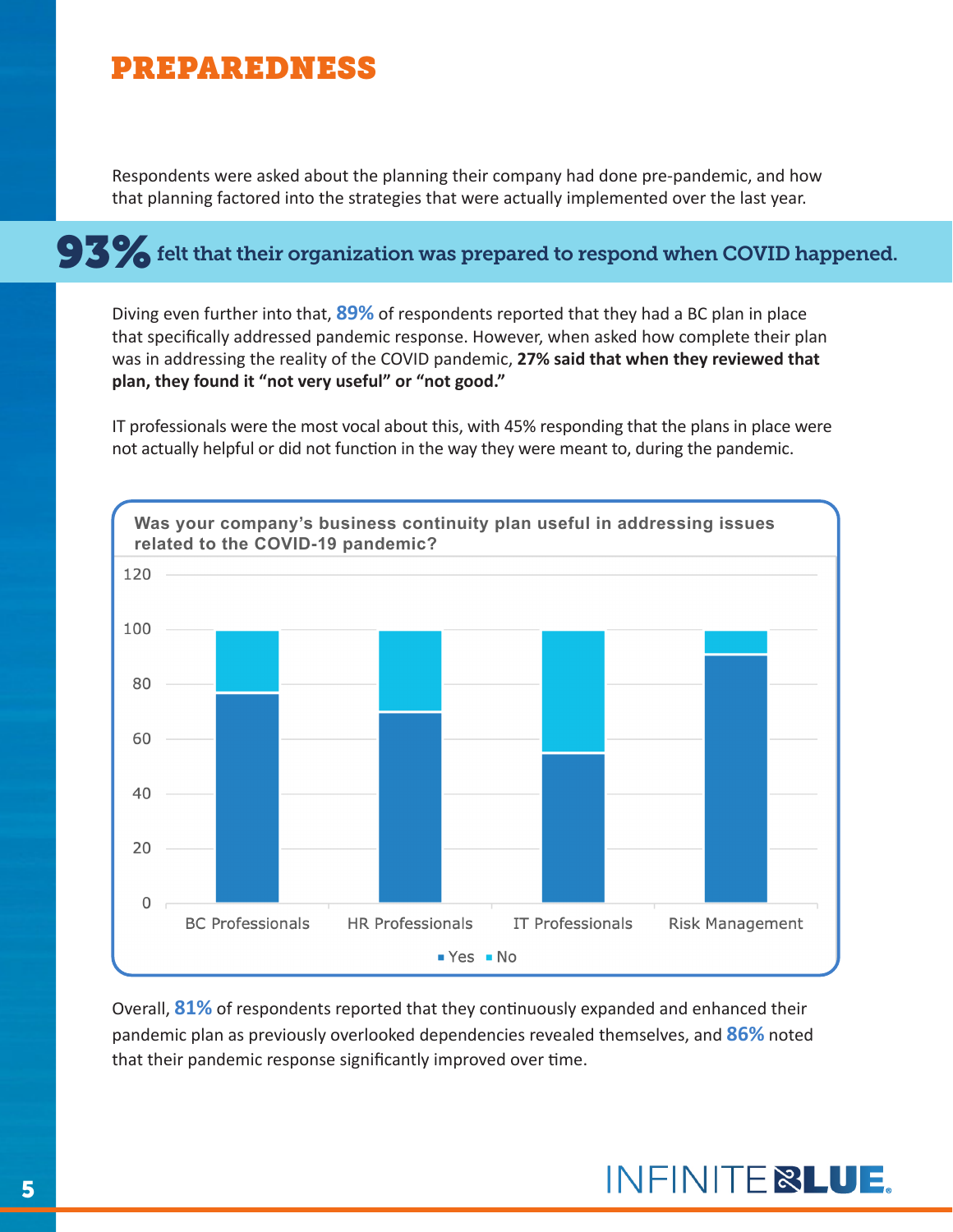

<span id="page-5-0"></span>*These responses confirm what we've been hearing over the last year. Even those companies that felt they were extremely prepared, realized that they had not thought of certain aspects of working from home that would need to be addressed. For example, I've worked with a few companies that did not think through the possible issues relating to cyber security that could happen with every employee laptop located in a different location. I also heard from some IT professionals that tech support was extremely difficult in situations where an employee needed their equipment fixed or replaced.* 

*What we can learn from this is that plans need to address the challenges of moving the primary workspace away from the office and should identify the potential points of failure in this new environment.*

### COMMUNICATION

Respondents were asked about the overall communication to employees, partners, vendors, suppliers, customers, and prospects.

Interestingly, only **19%** of HR professionals strongly agreed that communication to employees was clear and timely, while **35%** of both BC and IT professionals strongly agreed to the same thing.

When asked about communication to partners, vendors, suppliers, regulators and others that keep their business running, feelings were mixed across all respondents.

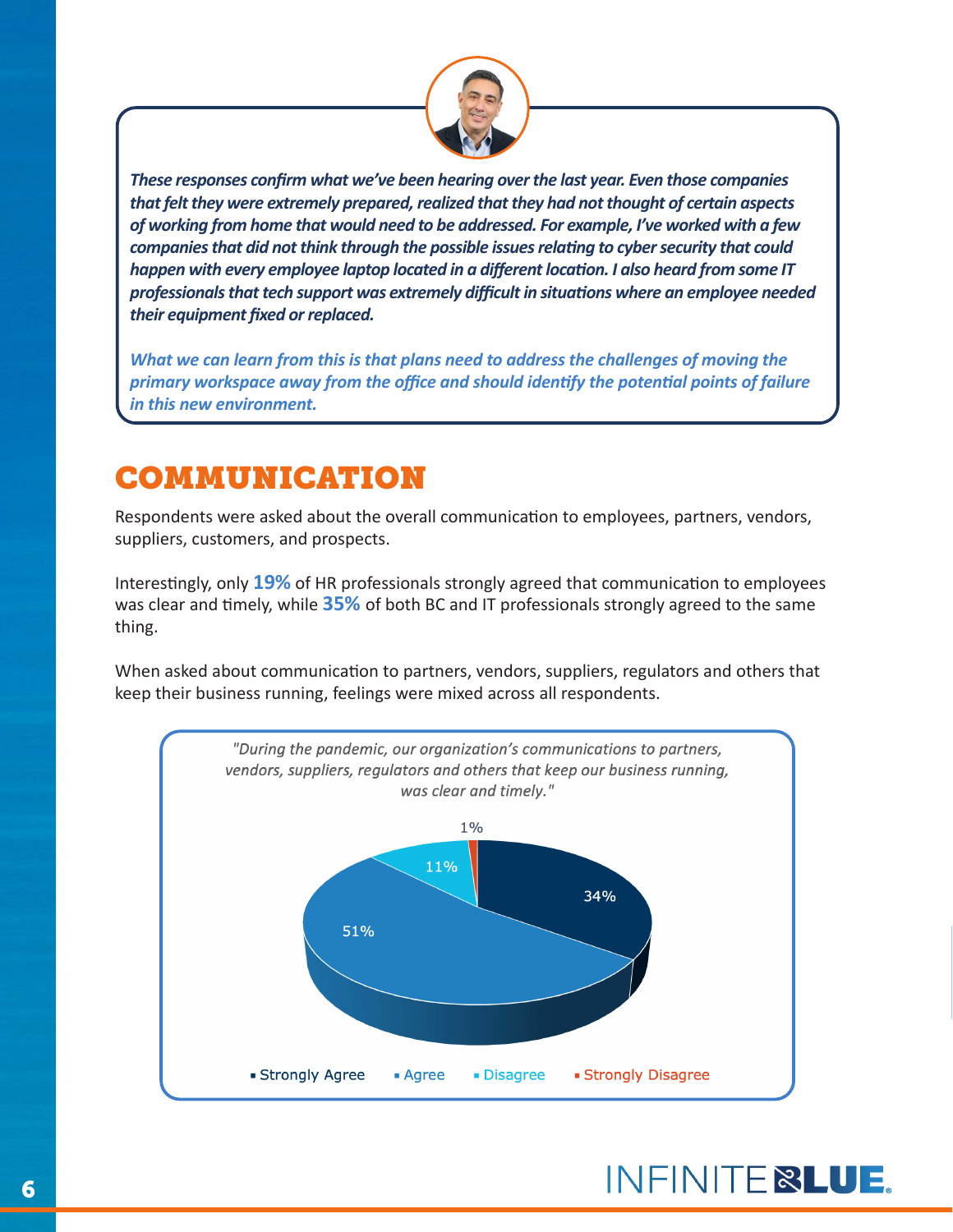

<span id="page-6-0"></span>*This is interesting, because in most organizations, HR is responsible for the communication to employees. What this shows us is that HR, the ones closest to this task, felt that they could have done a better job. When it comes to partners and vendors, it seems like most respondents felt their company did an adequate job in communicating with them.*

*What we can learn from this is that while communication across the board is important, it's easy to forget that employees are your most important resource and should be kept informed about what is happening whenever possible.*

When asked about productivity during the pandemic, **22%** of overall respondents felt their company was not as productive as they were pre-pandemic, with those in IT feeling the most strongly about this. 27% of IT respondents disagreed or strongly disagreed, showing that they were feeling the pain of working remotely and having issues doing their jobs.



*This goes hand in hand with the [survey we ran in May of 2020](https://bcinthecloud.com/covid-19-after-action-report/). One of the consistent trends that we have noticed is front line and non-salaried workers report the lowest satisfaction in communications.* 

*We found that this dissatisfaction was consistent throughout the survey and is clearly segmented to those that can work from home/remotely, and those whose roles do not allow for remote.*

### WHAT NEEDS IMPROVEMENT

It's important to get feedback on things that organizations could have done better, so that we can learn from these situations and improve in the future.

#### of respondents felt that some of the organization's departments, facilities and **79%** business units were better prepared than others to respond to the challenges of the pandemic.

IT titles reported seeing the least difference in preparedness levels between groups, with Business Continuity Management professionals feeling the most confident in the preparedness of all departments.

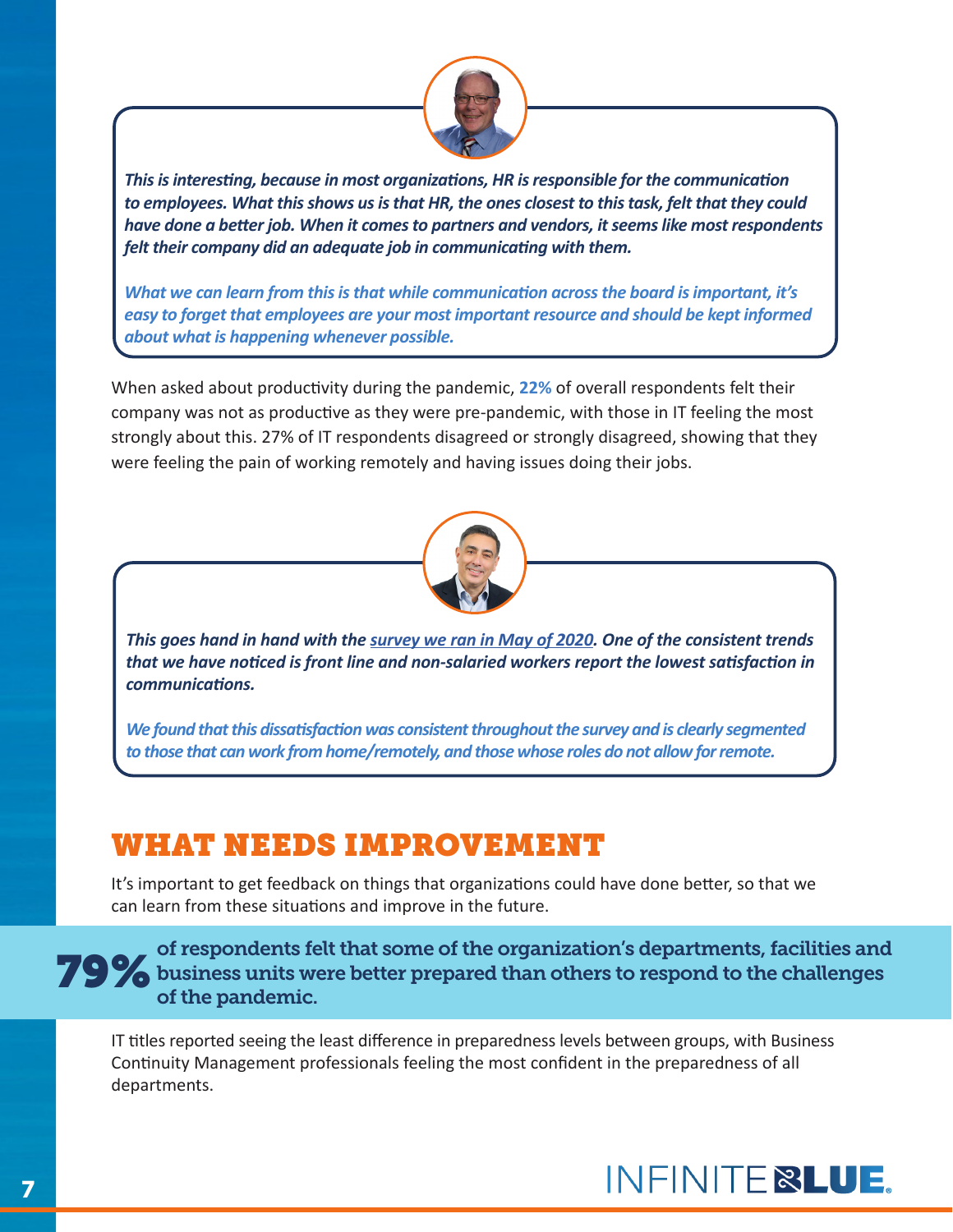

*What this tells me is that those closest to the plan and response of an incident, (those in Business Continuity Management), feel strongly that they have prepared and responded equally across departments. When other groups disagree with this, it shows that there needs to be more communication and hands-on involvement from BCM into other areas of the company.* 

*This is an important learning for those in BCM, as they should often aim for over-communicating with employees, especially at the start of an incident like a pandemic.*



On average about **19%** of the BC, HR and IT respondents indicated that they do not have reports and analytics that help them understand how their response is working. Risk titles were the exception to this with only **8%** indicating they did not have these reports.



*This shows that those in Risk have visibility into things that other departments would like to see.*

*Not only will more visibility provide reassurance to the organization as a whole, but a clear picture of analytics based on a company's response can help those in Risk and Business Continuity get more executive buy-in for their program.*

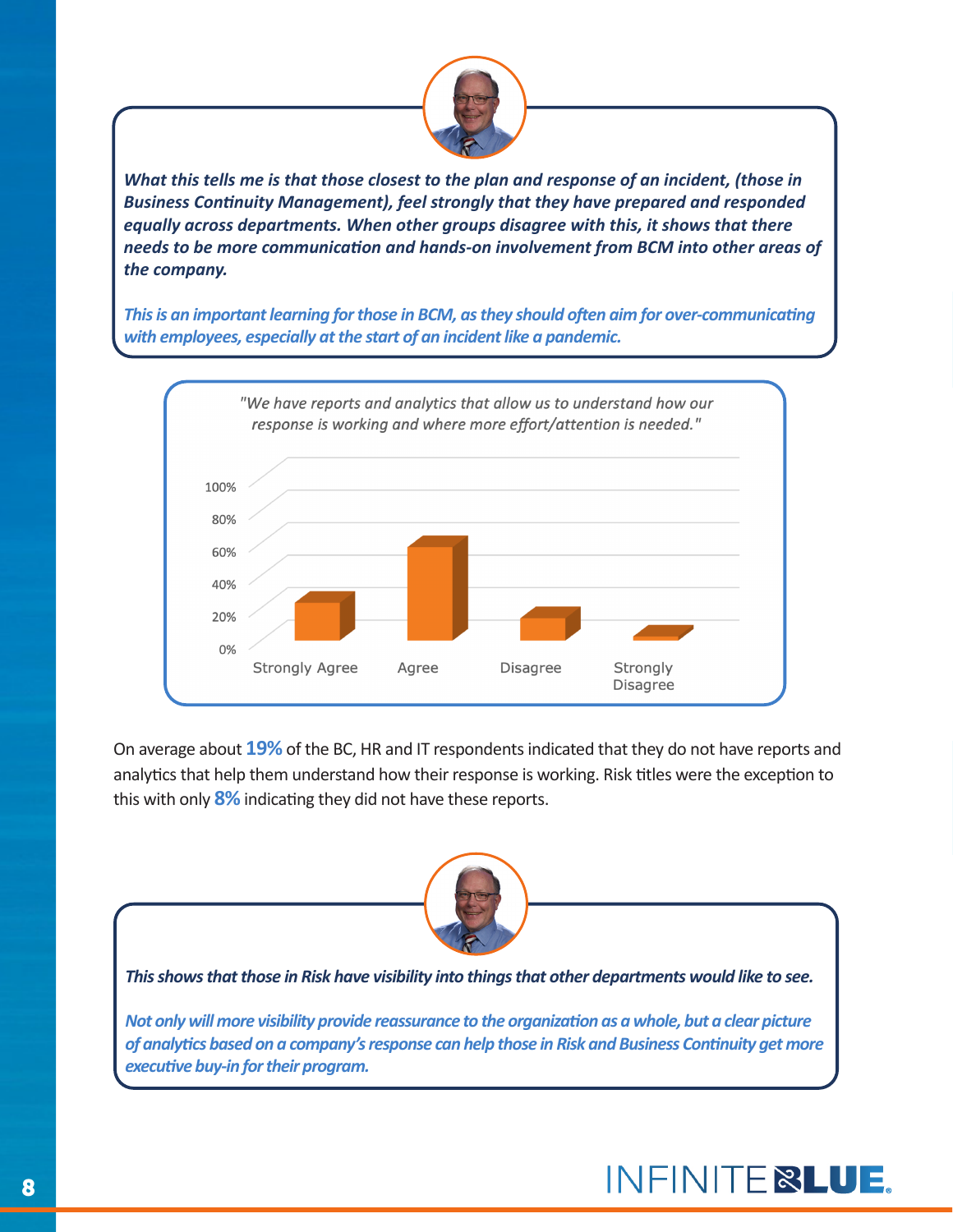#### <span id="page-8-0"></span>WHAT WAS DONE WELL

Of course, we also need to look at the positive side, and acknowledge what was done well, so we know what needs to continue. When examining the answers to the survey, three major things stuck out.

#### EMPLOYEES FELT CONNECTED

#### of respondents agreed or strongly agreed that employees working from 89% of respondents agreed or strongly agreed that<br>89% home felt/feel connected to the organization.

We also saw that by-in-large, employees have "gone the extra mile" when needed to respond to the unprecedented situation, with **86%** agreeing or strongly agreeing to that.

#### EMPLOYEES FELT SUPPORTED

of respondents agreed or strongly agreed that the organization's systems, 84  $\%$  of respondents agreed or strongly agreed that the organization's systems,<br>84  $\%$  technology and IT met the challenges faced when responding to the pandemic

#### TABLETOP EXERCISES GAVE EMPLOYEES CONFIDENCE IN THE NEEDED RESPONSE

of those who weighed in on the subject felt the table-top exercises conducted 80% as part of their organization's business continuity program better prepared them to respond to the pandemic them to respond to the pandemic.

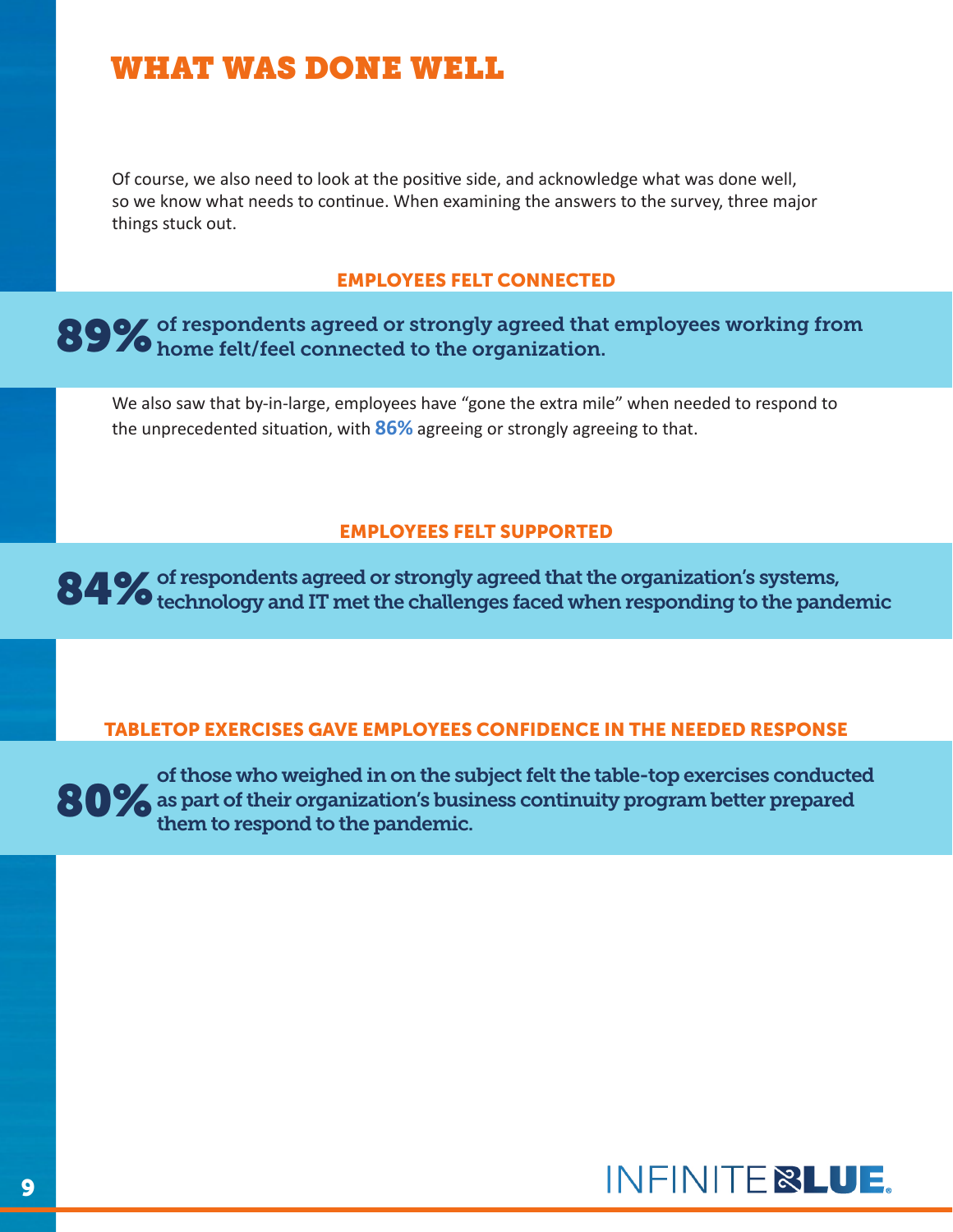### <span id="page-9-0"></span>PERSPECTIVE ON FUTURE BC/DR PLANNING

When we look at our survey, it allows us to see trends in what worked and what didn't work when it comes to pandemic planning. But thinking about the BC/DR industry as a whole, the responses also give us insight into what needs to happen in the future.

**27%** of respondents said that when they reviewed their pandemic response plan specifically, they found it "not very useful" or "not good," with 45% of IT titles responding this way.

81  $\%$  reported that they continuously expanded and enhanced their pandemic plan as previously overlooked dependencies revealed themselves.

**80%** of respondents agreed that the multi-faceted response they conducted during the pandemic made them question if business continuity planning can be comprehensive enough to predict/address all that must be managed during an extended disaster response. Following that response, **87%** of respondents agreed or strongly agreed that because of their experience responding to the COVID pandemic, their organization has developed a deeper commitment to comprehensive business continuity planning.



*This aligns with what we've been seeing for some time now. Organizations need to shift from passive planning to active process and vendor risk management. The size, scope, and layered events that occurred in 2020 have caused many of us to examine the way we evaluate risks. We are familiar with the unprecedented "Black Swan" events (popularized by the book by Nassim Nicholas Taleb), but we had to deal with multiple unrelated and unprecedented events occurring at the same time in 2020. We also are somewhat failing to ignore the concept of "Gray Rhino" events (Coined by Michele Wucker) describing an obvious event that we're ignoring.* 

*To make the shift to risk management, more focus needs to be put on the probability of these more likely risks up front, and the use of data and analytics can help with this.*

### INFINITE **&LUE.**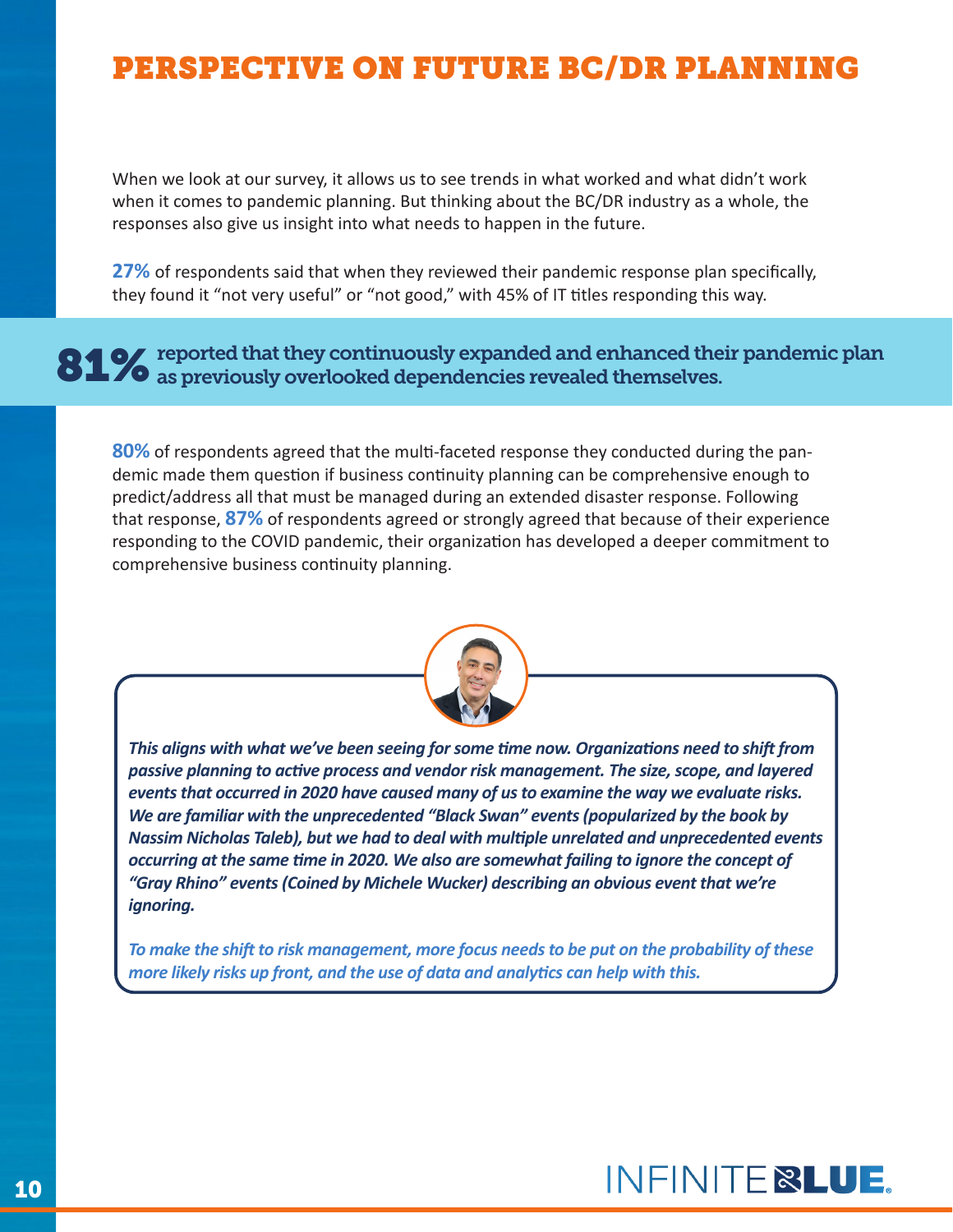### <span id="page-10-0"></span>CONCLUSION

**One of the major trends we saw in this survey was:**

#### RESPONSIBLE FRONT-LINE TITLES WERE HARDEST ON THEMSELVES

In areas that a functional title would know best, specialists were more likely to find fault with their area of response. For example, IT was more critical than any other titles when it came to the systems of preparedness and worker productivity levels, while HR was most critical of communications to employees and how connected employees felt to the organization.

Executive titles were consistently more positive or optimistic across the board than any of the titles with direct responsibilities for BC/DR planning and response.



*This may be the result of those on the front-line of a specific part of planning and response "seeing the sausage being made" and having a better understanding of what was working and what needs more attention. This is a huge takeaway for us all. There needs to be consistent visibility throughout an organization, and we need to listen to each department when it comes to their specific issues and concerns. Overall, we can see that those in charge are very critical about their specific responsibilities, but they might not have all the information needed to make decisions regarding other departments.* 

*I highly recommend regular check-ins with the executive team, directors, and manager level employees to ensure that communication continues on post-pandemic. Issues need to be addressed as early as possible, and those leading the charge have the opportunity to foster collaboration and make changes happen.*



*There were plenty of new take-aways from this survey, but we also saw a lot of consistent themes continued from May of 2020. The front-line workers still do not feel they have the flexibility of remote workers and are not able to work from home as often or at all. The common message previously was that remote, salaried employees can easily adjust to family issues and pandemic related challenges without an impact to take-home pay and PTO, whereas hourly workers do not have the same options.* 

*The feedback from Infinite Blue is to incorporate the ability to work remotely into job descriptions, regardless of pay structure, with specific home office requirements.*